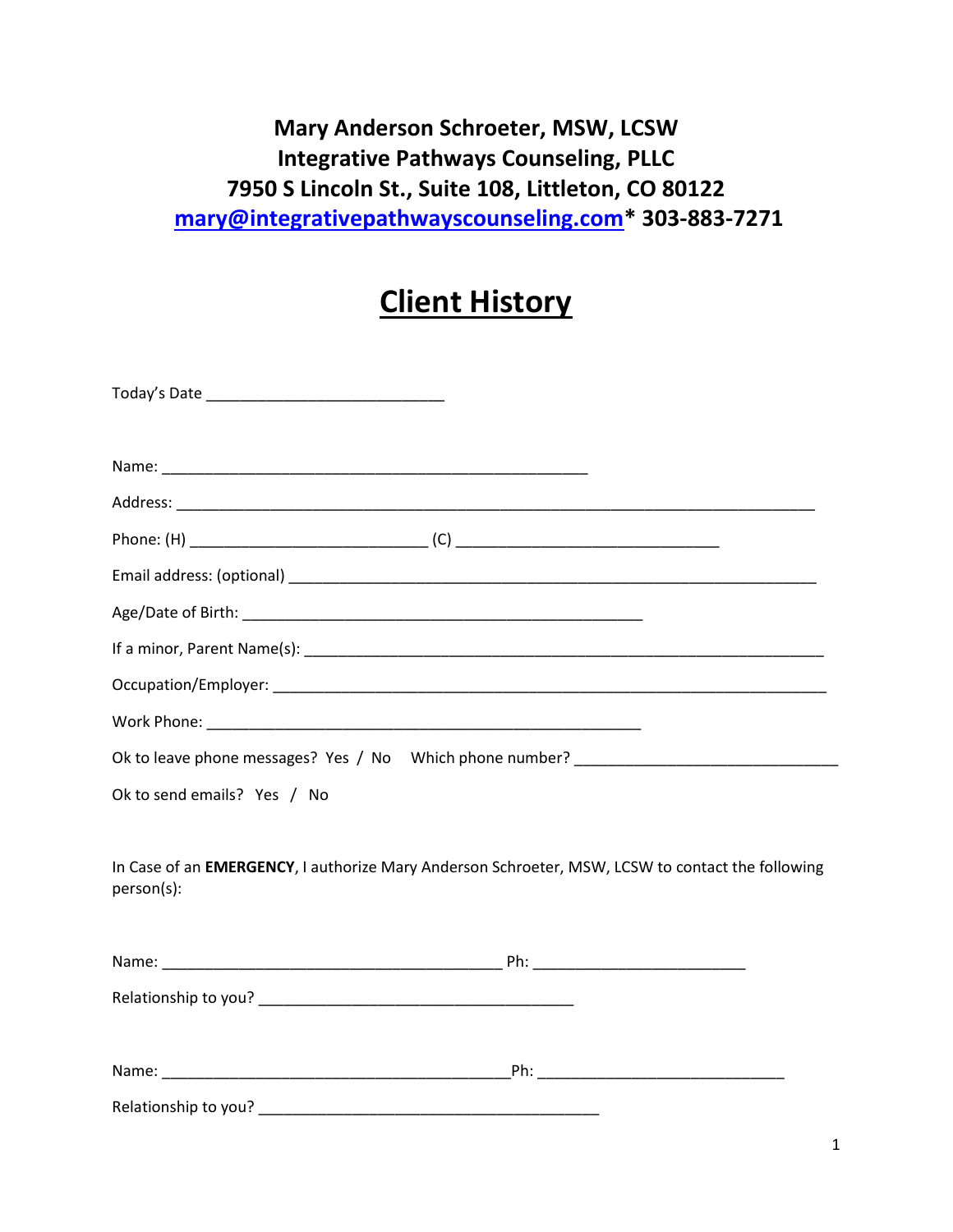What brings you in today?

|                         | A. Biology                                                                                         |
|-------------------------|----------------------------------------------------------------------------------------------------|
|                         | 1. Do you have a personal history of depression or anxiety? Yes/No<br>Any other mental<br>illness? |
| If 'Yes' please explain |                                                                                                    |
| 2.                      | Do you have a family history of mental illness?<br>Yes/No                                          |
| If 'Yes' please explain |                                                                                                    |
|                         |                                                                                                    |
| 3.                      | How are you sleeping?                                                                              |
|                         | 4. How has your appetite been lately?                                                              |
|                         |                                                                                                    |
|                         | 5. Describe your past and present activity levels                                                  |
|                         |                                                                                                    |
|                         |                                                                                                    |

6. Do you have any medical illnesses or medical diagnoses? Yes / No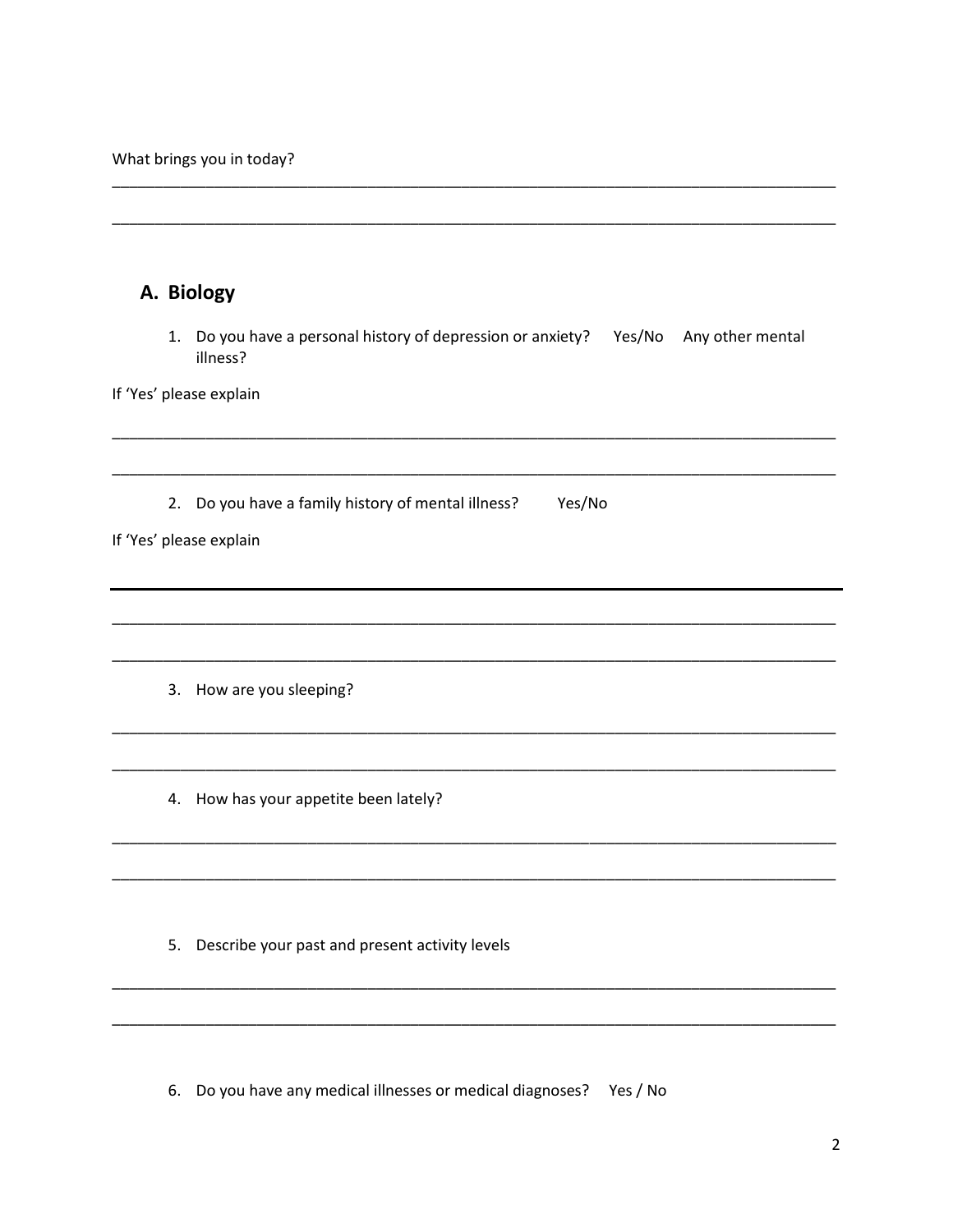If Yes, please describe:

- 7. Medications you've taken in the past or are currently taking
- 8. What is your opinion about anti-depressant or anti-anxiety medications?

#### **B. Psychological**

1. Do you currently experience or have you experienced in the past any form of abuse (verbal, emotional, physical, sexual, psychological, etc.) or trauma? Yes/No

If 'Yes' please explain

2. Do you have a history of substance abuse? Yes / No If Yes, please explain

Do you use drugs/consume alcohol or marijuana currently?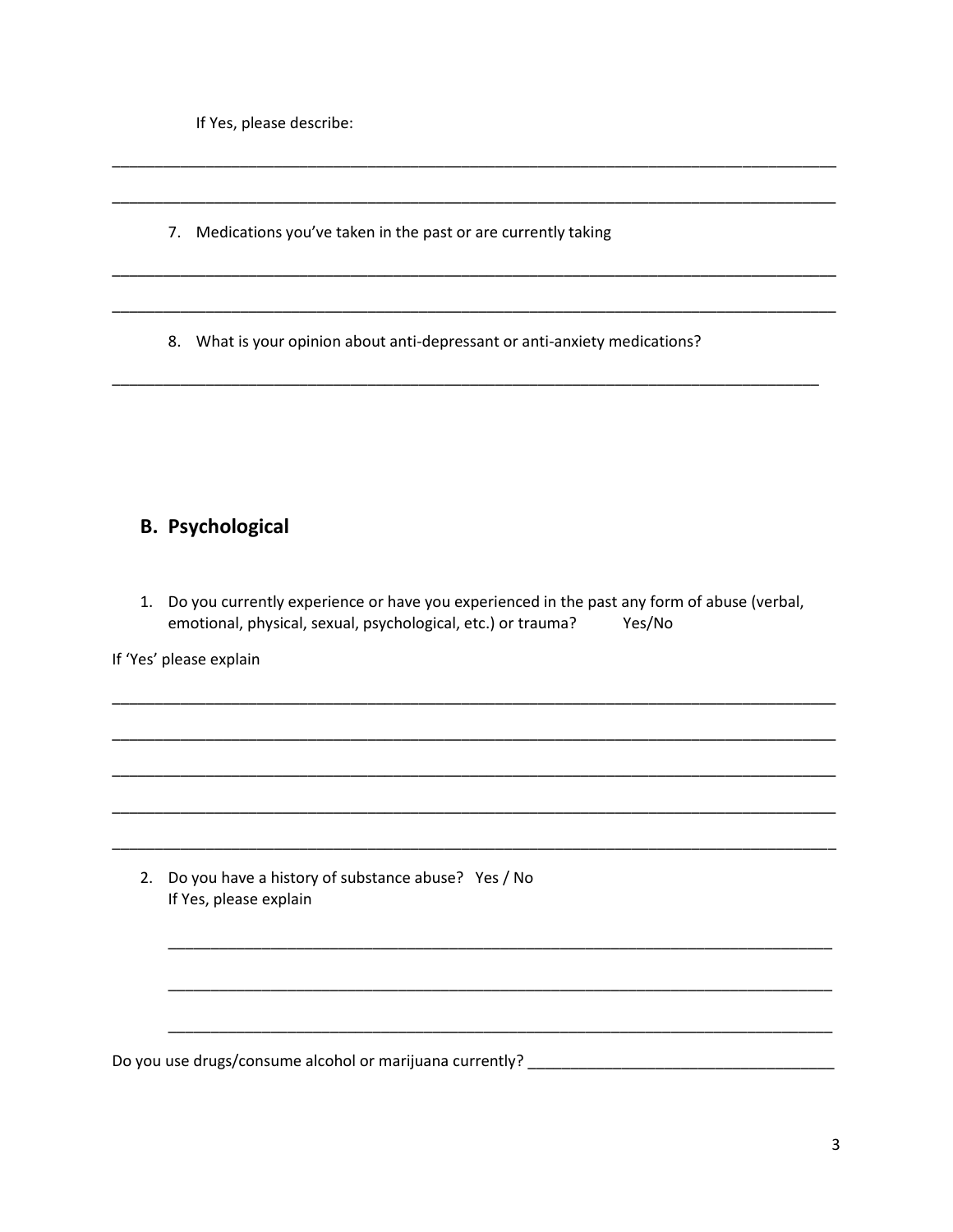#### 3. Have you had any significant losses? Yes/No

If 'Yes' please explain

### C. Social

| 1. |                                                                                                              |
|----|--------------------------------------------------------------------------------------------------------------|
| 2. | Who would you say supports you the most in your day to day life? ________________                            |
| 3. | Do you feel they are 'there' for you when you<br>Do you have good friends?<br>Yes/No<br>need them?<br>Yes/No |
| 4. | Do you have a spiritual affiliation? Yes/No                                                                  |
|    | If 'Yes' please explain and then state if this affiliation/involvement provides you with emotional support   |
|    |                                                                                                              |
|    |                                                                                                              |
| 5. | Do you have a current relationship?<br>Yes/No                                                                |
|    | If 'Yes' how strong is your relationship with your partner?                                                  |
|    |                                                                                                              |
| 6. | How is your relationship with your family of origin?                                                         |
|    |                                                                                                              |
|    |                                                                                                              |
|    |                                                                                                              |
|    |                                                                                                              |